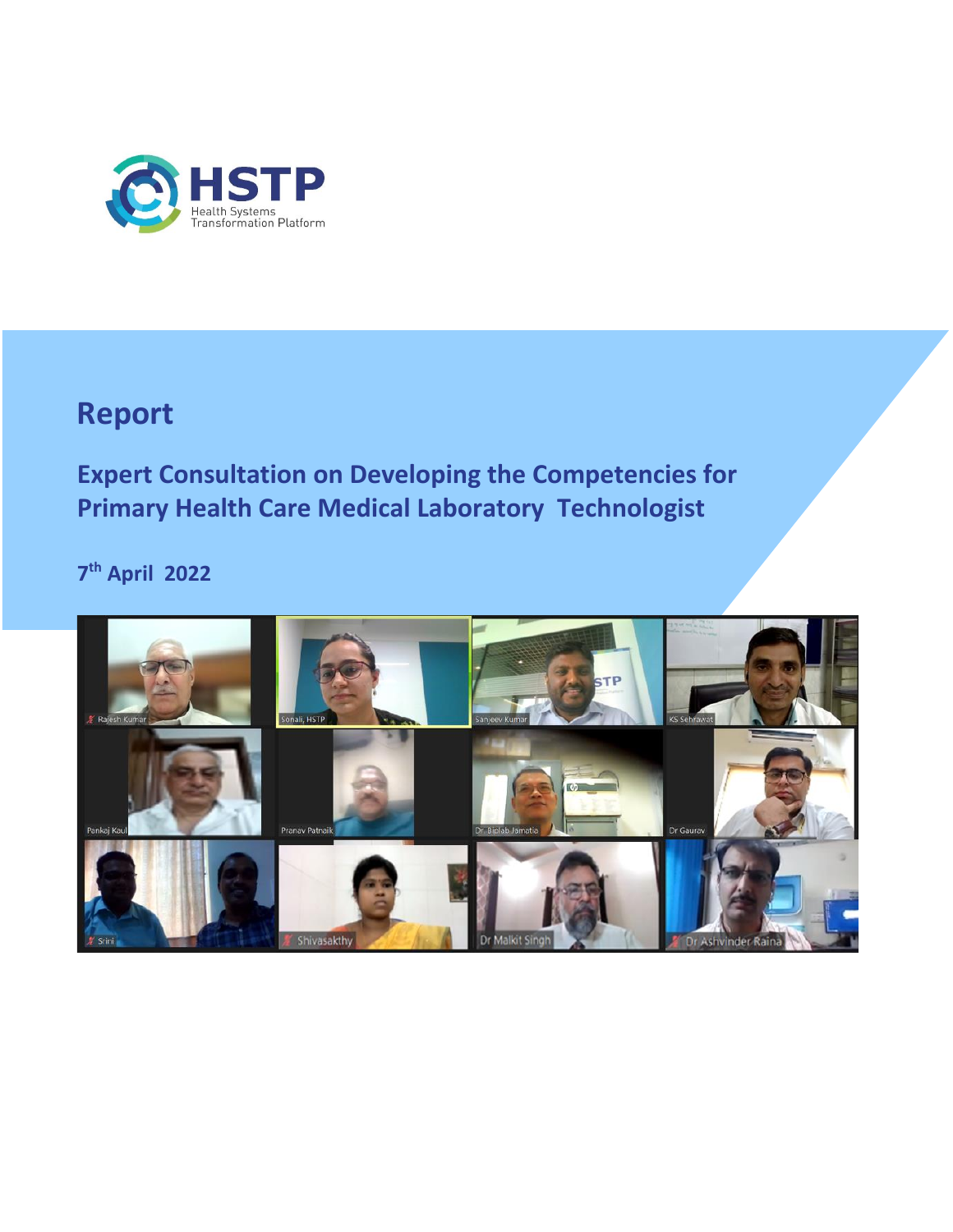#### **Contact**

Sanjeev Kumar | Specialist, HSTP | Sanjeev.kumar@hstp.org.in

This report has been developed by Health Systems Transformation Platform (HSTP) to share the summary of proceedings of the expert consultation on developing the competencies for primary health care Medical Laboratory Technologist/professionals held virtually on the 7<sup>th</sup> April 2022 from 2:00 to 3:30 PM.

#### **Disclaimer**

Health Systems Transformation Platform is a not-for-profit organization registered in the name of Forum for Health Systems Design and Transformation, a company licensed under section 8 of the Indian Companies Act 2013.

Our mission is to enable Indian researchers and policymakers to conduct research and translate evidence for achieving Universal Health Coverage. We collaborate with Indian & Global expertise by strengthening stakeholder capabilities for health systems redesign, validating interventions, and fostering policy dialogue.

HSTP activities are funded by Sir Ratan Tata Trusts. HSTP also has a strategic partnership with ACCESS Health International to conduct similar activities. HSTP is committed to the highest standards of ethics and professional integrity in all its endeavors and declares no conflict of interest in its funding arrangements. The funders have no role in planning, designing, developing, and executing any HSTP activities, including organizing meetings/ workshops/training/ research/ publications/ and any other dissemination material designed for the use of health systems stakeholders in India and elsewhere.

The contents of this report should not be attributed to and do not represent the views of the funders. HSTP and its partners have taken all reasonable precautions to verify the information contained in this publication. However, the published material is being distributed without warranty of any kind, either expressed or implied. The responsibility for interpreting and using the material lies with the reader. In no event shall HSTP and its partners be liable for damages arising from its use.

*Prof Maharaj Kishan Bhan, HSTP's pillar of strength, continues to inspire our work. We are grateful to the HSTP Board for their support & Experts for their contribution. Special thanks to the efforts of the HSTP & IIPHB Teams.*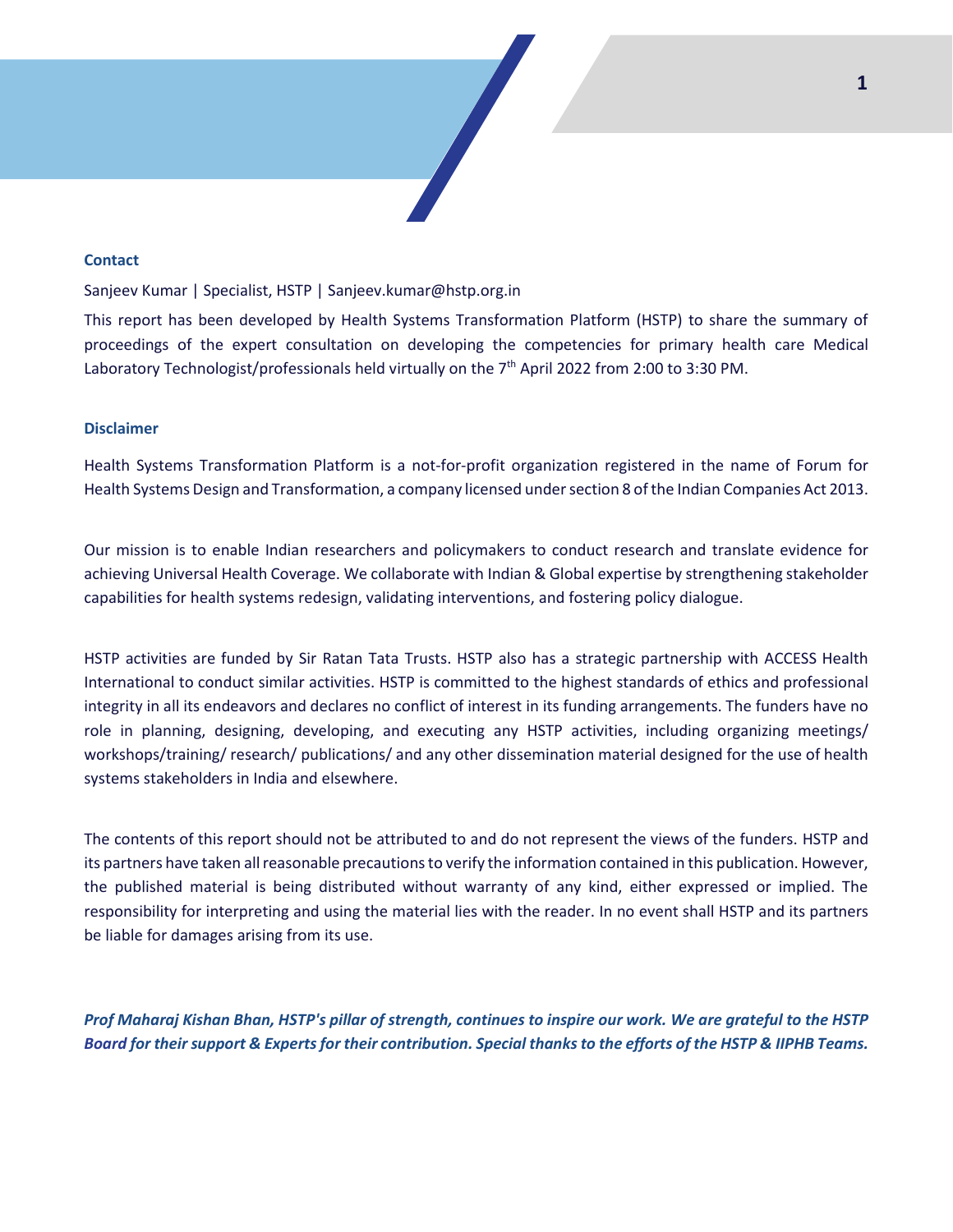## **Objective**

In 2019, under Odisha Health Systems Strengthening Program, a four-year collaborative effort by the Health System Transformation Platform (HSTP) was initiated with the Government of Odisha, Tata Trusts, Harvard T.H. Chan School of Public Health, and the Indian Institute of Public Health Bhubaneswar. The collaborative effort intended to improve Odisha Health Systems to provide affordable and equitable access to quality care for its population while avoiding significant financial risks and improving citizen satisfaction. The collaborative health systems diagnostic study identified Primary Health Care Provider's competence as an area that is yet to improve.

The Medical Laboratory Technologist is one of the essential members of the primary health care team. Hence, strengthening this cadre competency could play a significant role in improving primary health care performance. Towards that, competency assessment is the first step. To bridge this gap, Health Systems Transformation Platform (HSTP) reviewed the literature to develop a Competency Assessment Framework. A list of literaturebased competencies was prepared that required validation from Indian experts in Medical Laboratory Technology/Science. Hence, this expert consultation was organized to refine the literature-based competencies list for Primary Health Care Medical Laboratory Technologist.

The expert consultation was held virtually on 7th April 2022 from 2:00 to 3:30 PM. Rajesh Kumar, Malkit Singh, Kaptan Singh Sehrawat, Gaurav Chhabra, Biplab Jamatia, Pankaj Kaul, Ashvinder Raina, M. Shivasakthy, Srinivas Nallala, Pranab Patnaik, Soumya Ranjan Pani, Sanjeev Kumar, and Sonali Randhawa participated in the consultation. (Annexure I).

The expert consultation was structured as below (Agenda in Annexure-II)

- Welcome Note Rajesh Kumar, Technical Advisor, HSTP
- Discussion moderation- Malkit Singh, Retd. Lecturer, Medical Laboratory Technology, PGIMER Chandigarh
- Overview of the Project & Primary Health Care Laboratory Technologist Competency Literature highlights - Sanjeev Kumar, Specialist Research, HSTP
- Conclusion- Malkit Singh, Retd. Lecturer, Medical Laboratory Technology, Post Graduate Institute of Medical Education & Research, Chandigarh
- Next Steps and Closing Remarks- Sanjeev Kumar, Specialist Research, HSTP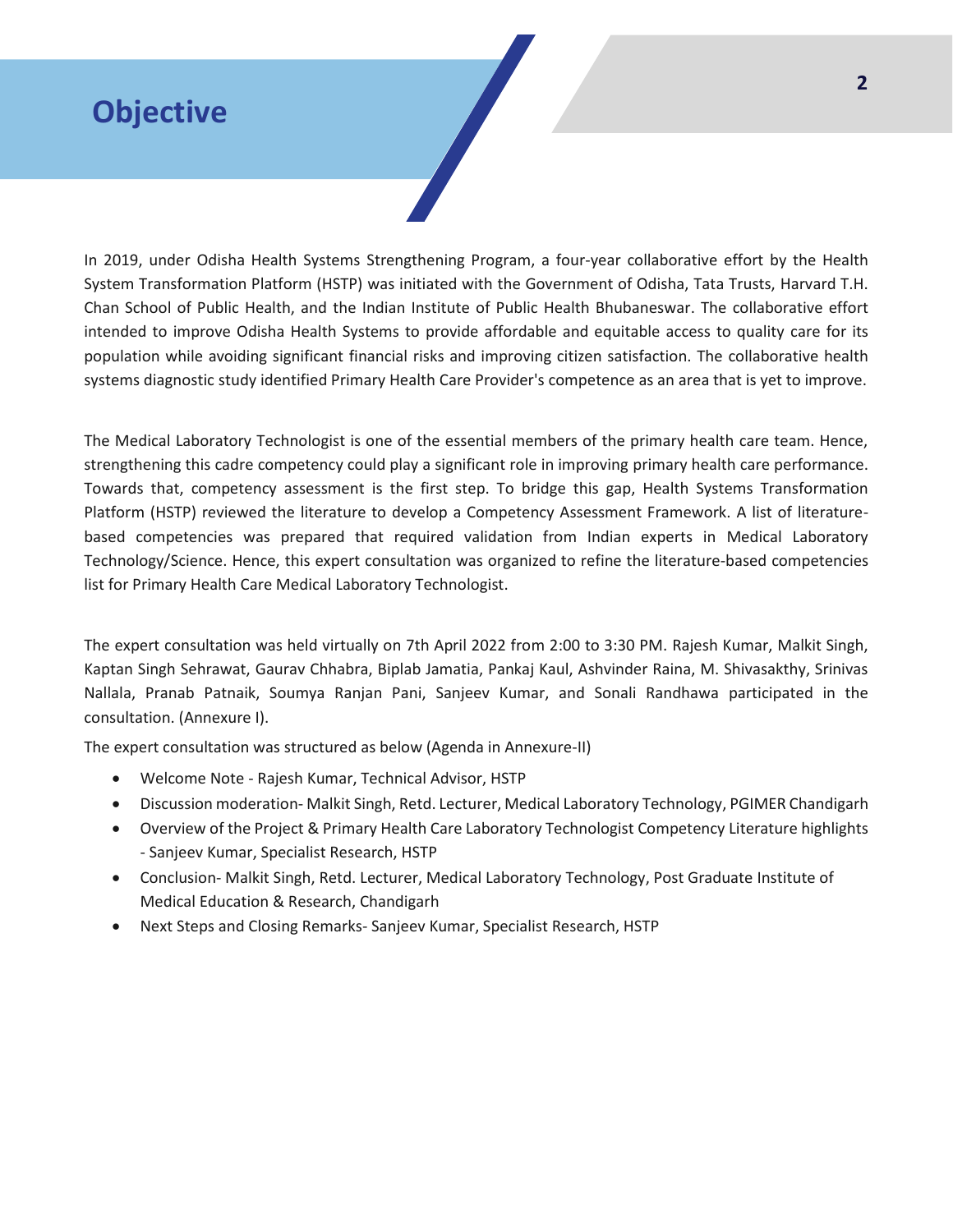#### **Summary**

Experts discussed the primary health care Medical Laboratory Technologist competencies needed to perform their assigned work. The summary of the discussion is as below.

- *Human Values and Professional Ethics:* Human Values and Professional Ethics are fundamentally required for Medical Laboratory Health Professionals. Indeed, the professional's ethical practice increases the recognition of their professional and personal conduct to the requirements of the medical laboratory technology profession. The competencies for delivering lab services at the Primary Health Centre in the professional ethics domain are; to understand the human values and ethics in the clinical laboratory; to maintain the confidentiality of healthcare information; to comply with legislation that governs medical laboratory technology; to recognize limitations of own competence and seeks action to resolve; to obtain informed consent before the procedure and respects a patient's right to refuse.
- *Quality Management:* Quality Management is one of the essential domains for delivering laboratory services irrespective of laboratory level. The essential competencies in this domain are; to follow established protocols as defined in policy, process, and procedure manuals; to use simple statistics to monitor and track the acceptability of quality control results; identifies, document, and reports deficiencies that may affect the quality of testing; to document preventive maintenance and calibration according to established protocols.
- **Sample Collection:** Verification of relevant information for test request, phlebotomy, and other common laboratory procedures sharing information about the specimen, collection, transformation, and storage, adherence to established protocols for labelling and traceability of specimens, samples preservation after sample collection till its process are the critical competencies for laboratory professionals working in the primary health care setting.
- *Specimen Preparation:* Under specimen preparation, competencies to identify and process specimens on account of priority and stability, to assess the suitability of specimens for testing, to access specimens into hardcopy or information management system, and to prepare blood, body fluids, and other clinical specimens for microscopic examination, should essentially be available with all the professionals working in Primary Health Care Laboratories.
- *Assessment and Analysis:* Assessment and analysis are critical domains for laboratory professionals working in primary healthcare settings. Application of the principle of routine microscopy, physical and chemical principles of staining, light measuring systems, assessment of results, identification of sources of interference, and initiates corrective action; principles application of card-based immunoassays are critical competencies to deliver the lab services in primary health centres.

Experts also discussed other competency domains, such as *communication and interaction*, *critical thinking, equipment, instruments and consumables, test requisitions, data and sample collection, specimen preparation, assessment, and analysis, recording and reporting, and laboratory safety and Infection control*.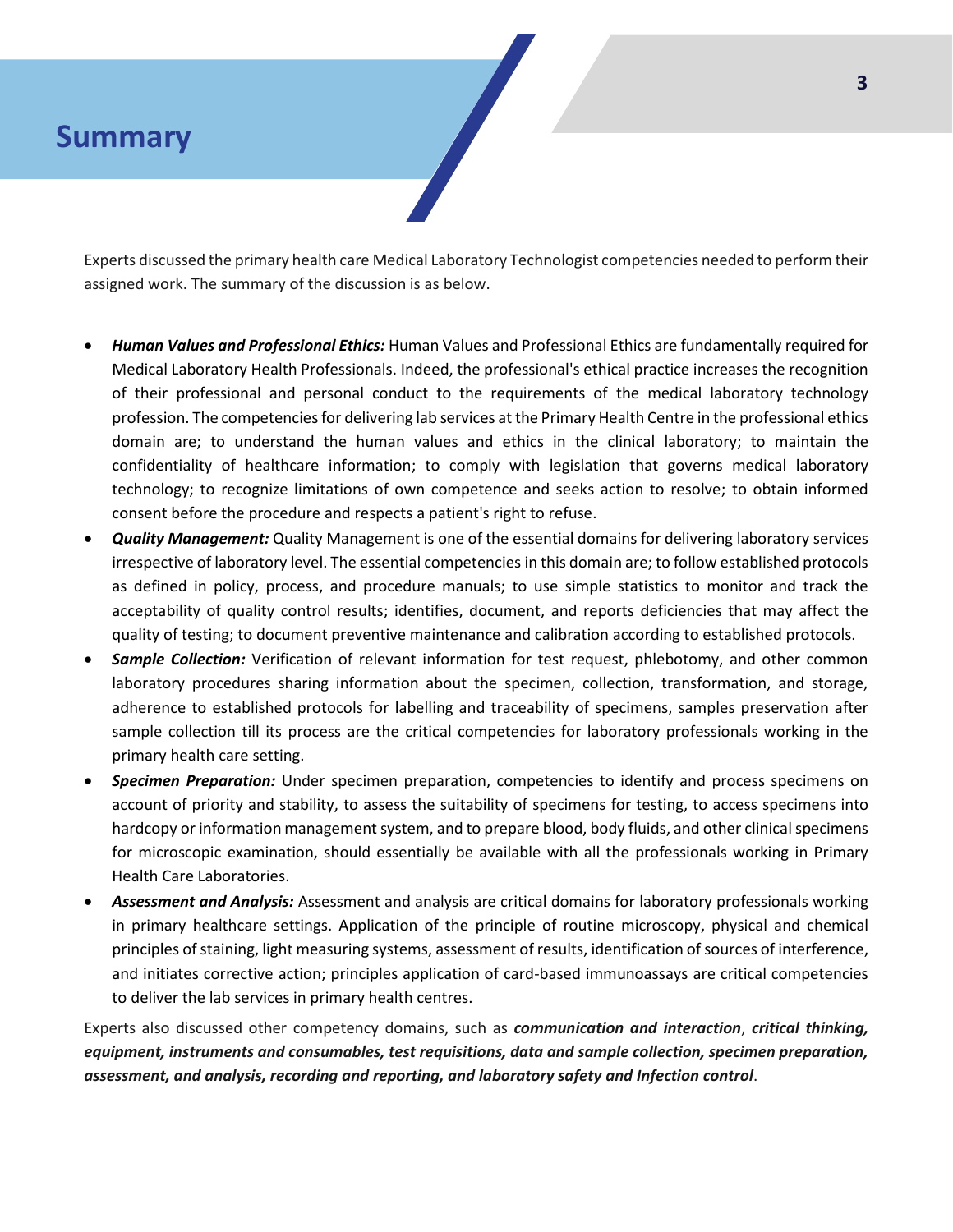### **Next Steps**

Robust skills for program management, monitoring, and evidence-based policymaking is fundamental to ensure successful programs with good outcomes. At the core of this are the practitioners – policymakers, managers, and other medical and non-medical personnel associated with these programs at the national, state, and district levels. We value their contribution to the current understanding of the Indian health systems. To enable transformation and lead the system on the path towards universal health coverage and achieving Sustainable Development Goals, India needs enhanced capacities in the areas of their work and especially in monitoring and evaluation, course corrections using evidence generated from the program and systemic analysis effects that lead to better health systems diagnostics, design, policy, strategy and measuring performance.

HSTP's envisioned program on improving health outcomes through developing competency of Primary Health Care Workers in Odisha is implemented in collaboration with the Indian Institute of Public Health Bhubaneswar and the Government of Odisha. Further work will be undertaken through the following steps.

- A workshop will be conducted in Bhubaneswar to customize the competencies list with the local needs.
- The Medical Laboratory Professional Competencies will be finalized in consultation with the Government of Odisha and will be used to assess the competencies of medical laboratory technologists in the primary health care setting in Odisha.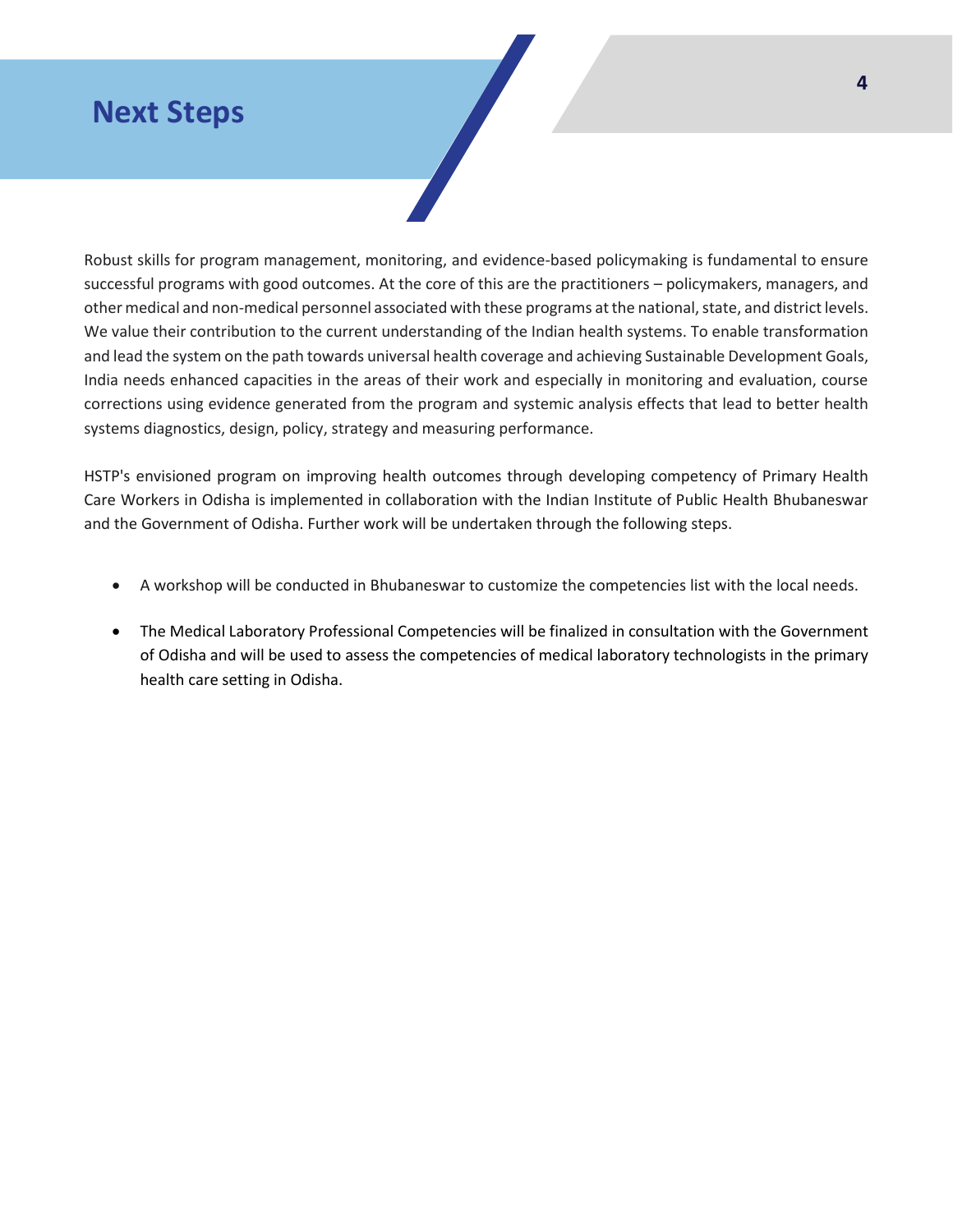# **Agenda**

Video Conferencing Platform 7th April 2022, 02:00 PM –03:30 PM

| Time               | Proceedings                                                                                                            |  |
|--------------------|------------------------------------------------------------------------------------------------------------------------|--|
| $02:00 - 02:05$ PM | <b>Welcome Note</b>                                                                                                    |  |
|                    | Rajesh Kumar, Technical Advisor, HSTP (Chair)                                                                          |  |
| $02:05 - 02:25$ PM | <b>Agenda Setting</b>                                                                                                  |  |
|                    | Malkit Singh, Retd. Lecturer, Medical Laboratory Technology, Post Graduate                                             |  |
|                    | Institute of Medical Education & Research (PGIMER), Chandigarh (Moderator)                                             |  |
|                    | Introduction, Housekeeping Instructions                                                                                |  |
|                    | Project Brief & Primary Health Care Lab. Tech Competency Literature highlights                                         |  |
|                    | Sanjeev Kumar, Research Specialist, HSTP                                                                               |  |
| $02:25 - 03:25$ PM | Discussion on Competencies<br>(Is the listed Competency appropriate for the Indian Setting?)<br>1. Safe Work Practices |  |
|                    | 2. Sample Collection                                                                                                   |  |
|                    | 3. Specimen Preparation                                                                                                |  |
|                    | 4. Equipment, Instruments.                                                                                             |  |
|                    | 5. Assessment and Analysis                                                                                             |  |
|                    | 6. Recording and Reporting                                                                                             |  |
|                    | 7. Infection Control                                                                                                   |  |
|                    | 8. Quality Management                                                                                                  |  |
|                    | 9. Critical Thinking                                                                                                   |  |
|                    | 10. Communication and Interaction                                                                                      |  |
|                    | 11. Professional Practice                                                                                              |  |
|                    | Conclusion                                                                                                             |  |
|                    | Dr. Malkit Singh, Retd. Lecturer, Med. Lab. Tech., PGIMER Chandigarh                                                   |  |
| $02:55 - 3:00$ PM  | <b>Next Step &amp; Closing Remarks</b><br>Sanjeev Kumar, Research Specialist, HSTP                                     |  |